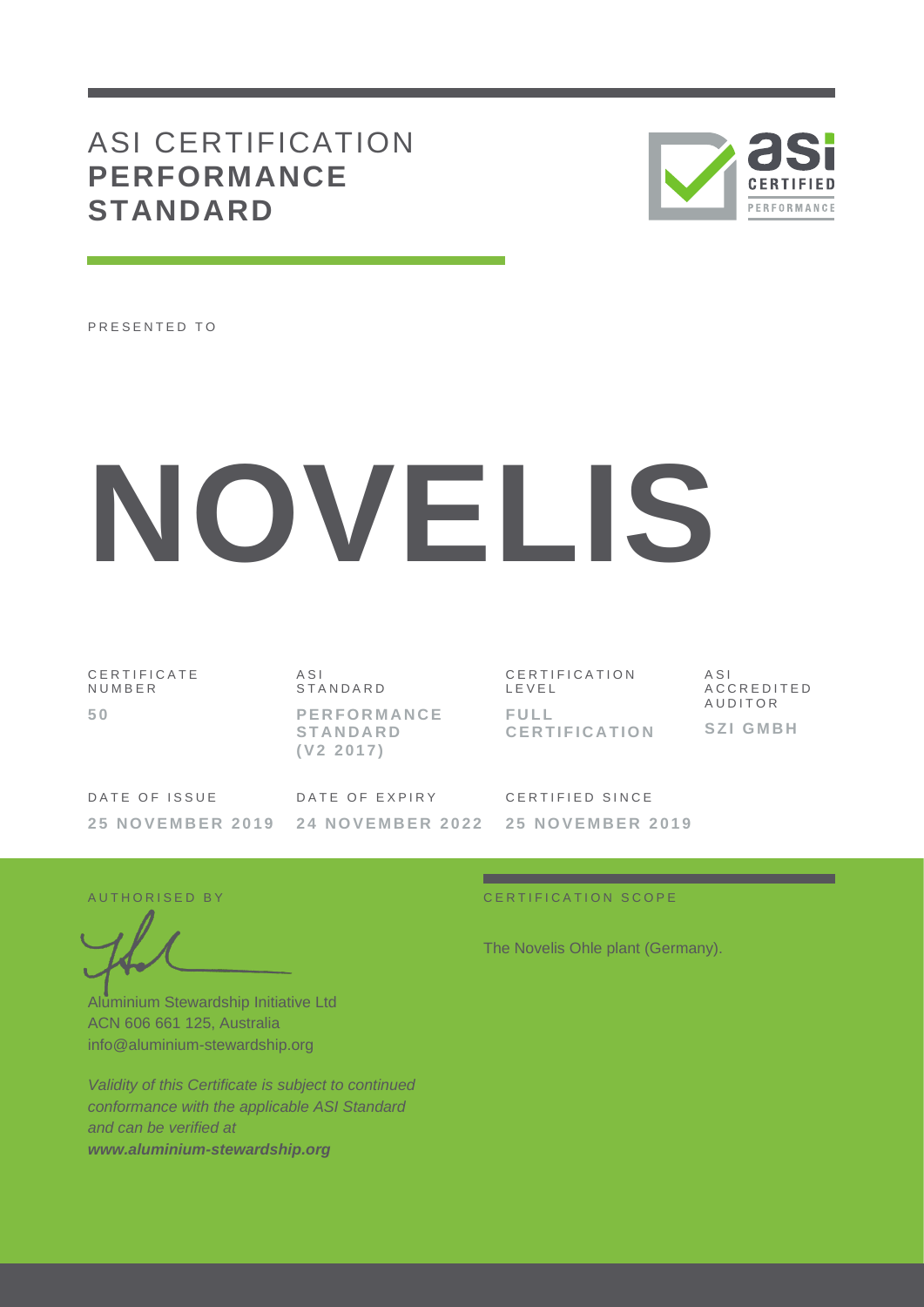# SUMMARY AUDIT REPORT **PERFORMANCE STANDARD**

### **OVERVIEW**

| MEMBER NAME                       | Novelis                                                                                                                      |
|-----------------------------------|------------------------------------------------------------------------------------------------------------------------------|
| ENTITY NAME                       | Novelis Deutschland GmbH Werk Ohle                                                                                           |
| CERTIFICATION<br>SCOPE            | The Novelis Ohle plant (Germany).                                                                                            |
| SUPPLY CHAIN<br><b>ACTIVITIES</b> | Semi-Fabrication                                                                                                             |
| ASI STANDARD                      | <b>Performance Standard V2</b>                                                                                               |
| AUDIT TYPE                        | <b>Certification Audit</b>                                                                                                   |
| AUDIT FIRM                        | SZI GmbH                                                                                                                     |
| AUDIT DATE                        | 29 May 2019, 7 - 8 August 2019                                                                                               |
| AUDIT REPORT<br>SUBMISSION        | 21 September 2019                                                                                                            |
| AUDIT SCOPE                       | Cold mill semi-finished products, packaging products and flexible tubes<br>manufactured at the Novelis Ohle plant (Germany). |
|                                   | Supply chain activities included in the audit scope:<br>Semi-Fabrication                                                     |
|                                   | All relevant criteria in the ASI Performance Standard were included in the<br>audit scope.                                   |
| AUDIT<br>OUTCOME                  | Certification                                                                                                                |

and the control of the control of the control of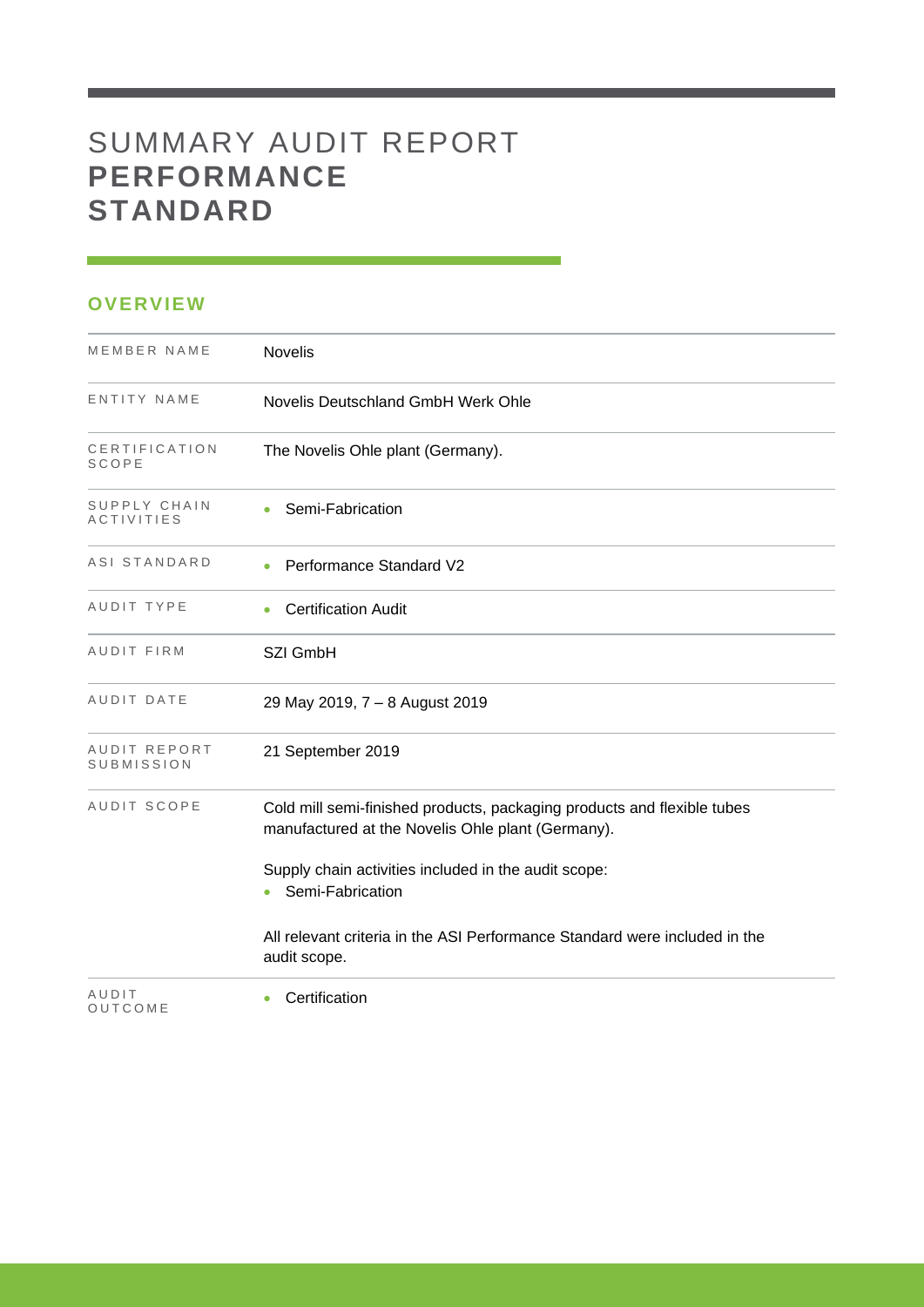| AUDIT<br>METHODOLOGY          | The Auditors confirm that:                                                                                                                                                          |  |  |  |
|-------------------------------|-------------------------------------------------------------------------------------------------------------------------------------------------------------------------------------|--|--|--|
| <b>DECLARATION</b>            | The information provided by the Entity is true and accurate to the best<br>knowledge of the Auditor(s) preparing this report.                                                       |  |  |  |
|                               | The findings are based on verified Objective Evidence relevant to the<br>M<br>time period for the Audit, traceable and unambiguous.                                                 |  |  |  |
|                               | The Audit Scope and audit methodology are sufficient to establish<br>confidence that the findings are indicative of the performance of the<br>Entity's defined Certification Scope. |  |  |  |
|                               | The Auditor(s) have acted in a manner deemed ethical, truthful, accurate<br>professional, independent and objective.                                                                |  |  |  |
| CERTIFICATION<br>PERIOD       | 25 November 2019 – 24 November 2022                                                                                                                                                 |  |  |  |
| NEXT AUDIT<br>TYPE            | <b>Recertification Audit</b>                                                                                                                                                        |  |  |  |
| NEXT AUDIT<br><b>DUE DATE</b> | 24 November 2022                                                                                                                                                                    |  |  |  |
| CERTIFICATE<br>NUMBER         | 50                                                                                                                                                                                  |  |  |  |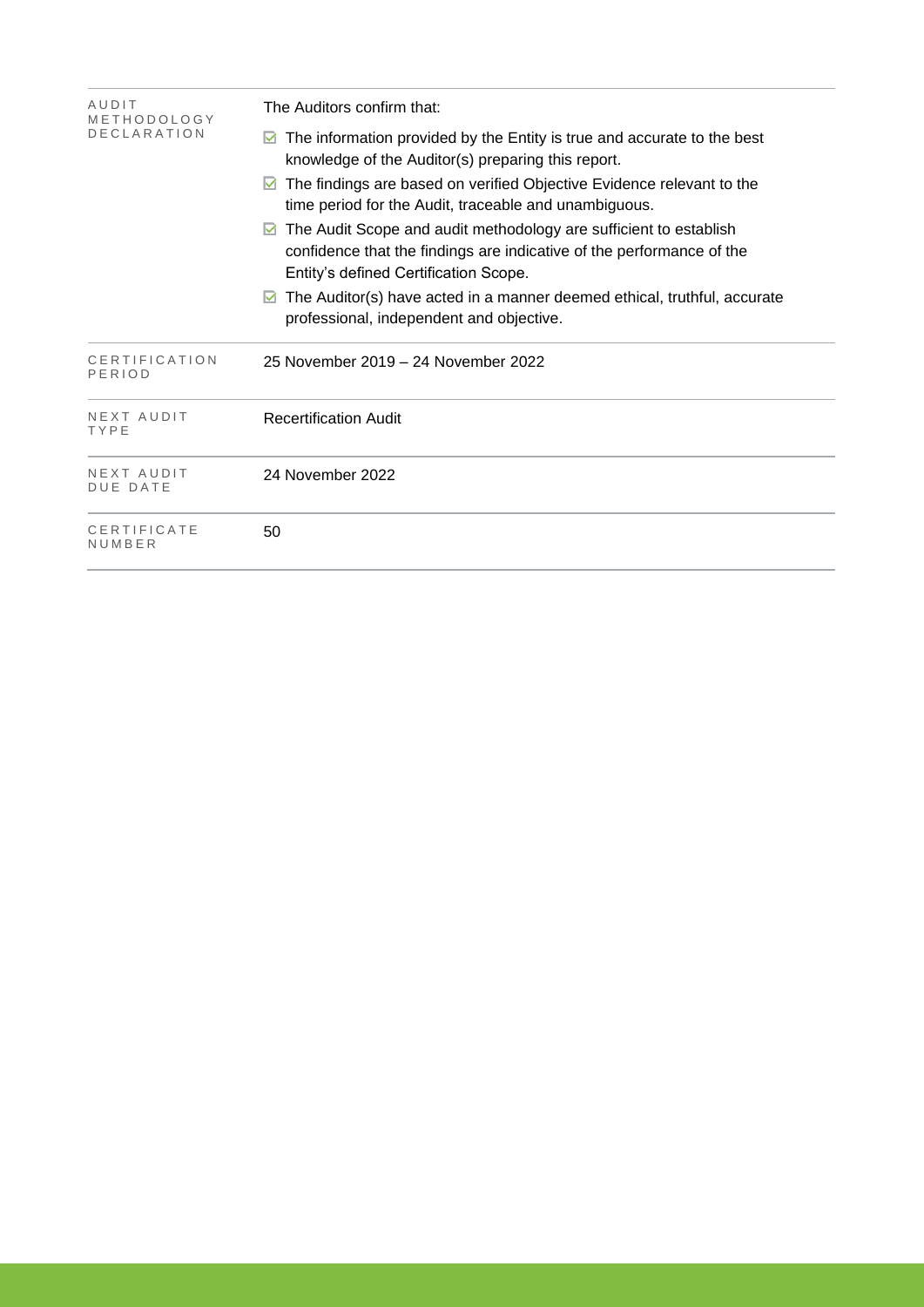## **SUMMARY OF FINDINGS**

| <b>CRITERION</b>                                                                 | <b>RATING</b> | COMMENT                                                                                                                                                                                                                                                                                                                                                                                                                  |  |
|----------------------------------------------------------------------------------|---------------|--------------------------------------------------------------------------------------------------------------------------------------------------------------------------------------------------------------------------------------------------------------------------------------------------------------------------------------------------------------------------------------------------------------------------|--|
| PRINCIPLE 1 BUSINESS INTEGRITY                                                   |               |                                                                                                                                                                                                                                                                                                                                                                                                                          |  |
| 1.1 Legal Compliance                                                             | Conformance   | The Entity has implemented a thorough process<br>to constantly maintain awareness of and ensure<br>compliance with the latest applicable law.                                                                                                                                                                                                                                                                            |  |
| 1.2 Anti-Corruption                                                              | Conformance   | The topic of anti-corruption is regulated at the<br>location Ohle. Group specifications are trained<br>and implemented at all levels.                                                                                                                                                                                                                                                                                    |  |
| 1.3 Code of Conduct                                                              | Conformance   | The Novelis Code of Conduct is implemented<br>and trained. Suppliers must also comply with a<br>special Code of Conduct:<br>https://novelis.com/de/code-of-ethics/                                                                                                                                                                                                                                                       |  |
| PRINCIPLE 2 POLICY & MANAGEMENT                                                  |               |                                                                                                                                                                                                                                                                                                                                                                                                                          |  |
| 2.1a Environmental, Social, and<br>Governance Policy (implement and<br>maintain) | Conformance   | The Novelis Environment, Health, Quality,<br>Safety (EHQS) policy is communicated both<br>internally and externally. Internal communication<br>is ensured through annual trainings and<br>informational announcements. The external<br>Kommuniktation via the webpage:<br>(https://2gjjon1sdeu33dnmvp1qwsdx-<br>wpengine.netdna-ssl.com/wp-<br>content/uploads/2015/12/2015-EHSQ-Policy-<br>Guidelines-Nov-2015-ENG.pdf) |  |
| 2.1b Environmental, Social, and<br>Governance Policy (senior<br>management)      | Conformance   | The Entity has approval and support from senior<br>management in order to provide sufficient<br>resources for the regular review of the EHSQ<br>Policy. The ASI specific requirements should be<br>also reviewed regularly.                                                                                                                                                                                              |  |
| 2.1c Environmental, Social, and<br>Governance Policy (communication)             | Conformance   | The Novelis EHQS policy is communicated both<br>internal and external continuous. Internal<br>communication is ensured through annual<br>trainings and informational announcements. The<br>external Kommuniktation via the webpage<br>(https://2gjjon1sdeu33dnmvp1qwsdx-<br>wpengine.netdna-ssl.com/wp-<br>content/uploads/2015/12/2015-EHSQ-Policy-<br>Guidelines-Nov-2015-ENG.pdf)                                     |  |
| 2.2 Leadership                                                                   | Conformance   | The Entity has appointed and mandated a<br>Senior Manager as Aluminium Stewardship<br>Initiative (ASI) Manager.                                                                                                                                                                                                                                                                                                          |  |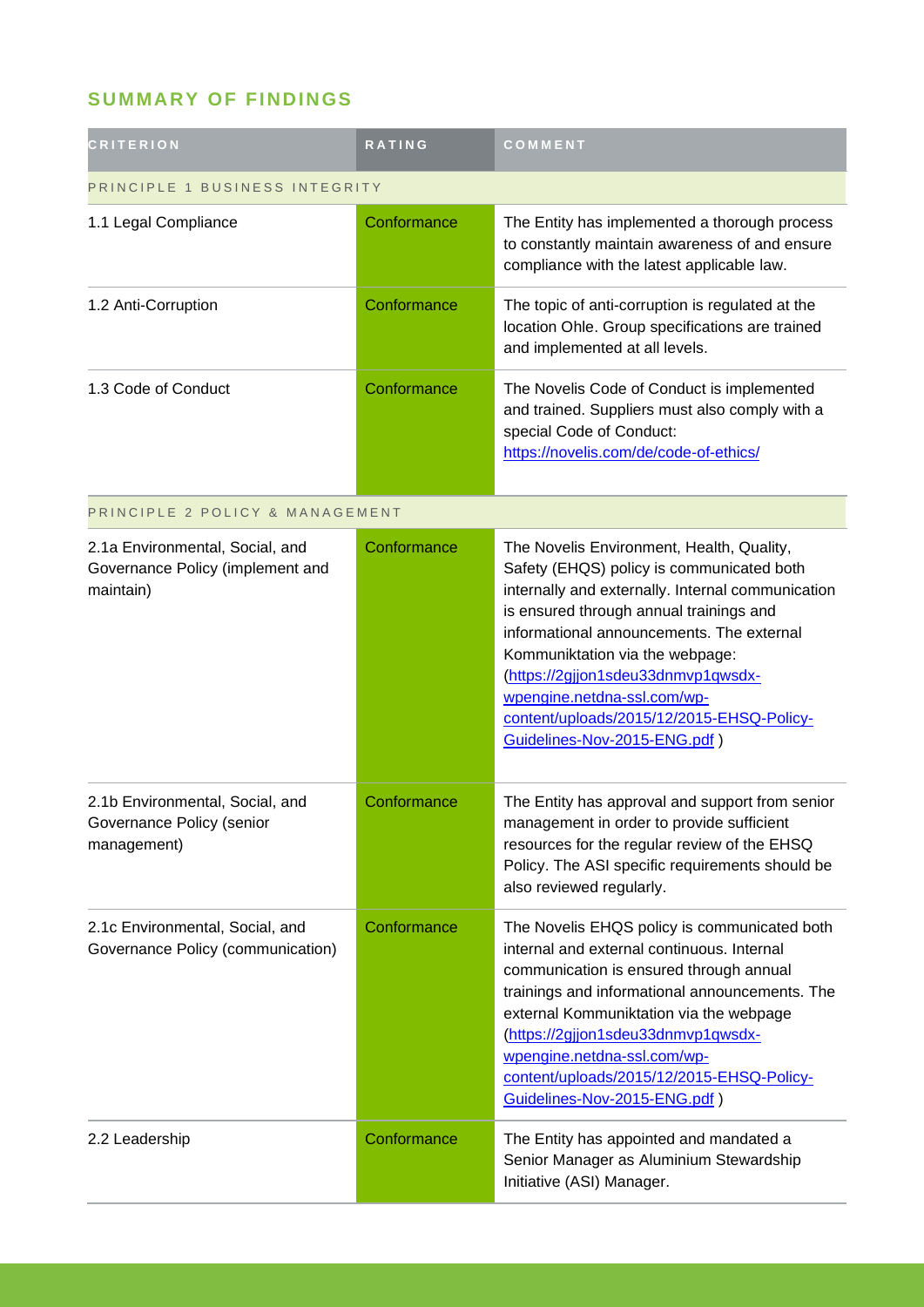| <b>CRITERION</b>                                                              | RATING      | COMMENT                                                                                                                                                                                                                                                                                                                                                                                             |
|-------------------------------------------------------------------------------|-------------|-----------------------------------------------------------------------------------------------------------------------------------------------------------------------------------------------------------------------------------------------------------------------------------------------------------------------------------------------------------------------------------------------------|
| 2.3a Environmental and Social<br><b>Management Systems</b><br>(environmental) | Conformance | The Entity has implemented a documented ISO<br>14001 Management system.                                                                                                                                                                                                                                                                                                                             |
| 2.3b Environmental and Social<br>Management Systems (social)                  | Conformance | The Entity has implemented and fulfils the<br>requirements of a social Management System<br>(SA 8000). Regular internal audits are carried<br>out (annually).                                                                                                                                                                                                                                       |
| 2.4 Responsible Sourcing                                                      | Conformance | The Entity has implemented a responsible<br>sourcing Policy covering environmental, social<br>and governance issues. The Entity has<br>implemented a Code of conduct and a supplier<br>declaration that covers environmental, social<br>and governance issues. Main suppliers must<br>provide a signed declaration and completed<br>supplier self-declaration. Suppliers are regularly<br>assessed. |
| 2.5 Impact Assessments                                                        | Conformance | As part of the internal risk assessments, the<br>influencing factors such as environment, social,<br>human rights are recorded and evaluated in the<br>context of new projects and system changes.<br>The results of the risk assessments do not<br>currently require any necessary action. There<br>were no major changes to the Ohle plant.                                                       |
| 2.6 Emergency Response Plan                                                   | Conformance | The Entity has a well implemented and trained<br>Emergency response plan. External<br>stakeholders like community (Stadt Plettenberg)<br>and authority are involved. There are regular<br>trainings with the local fire fighters, the<br>community and workers.                                                                                                                                     |
| 2.7 Mergers and Acquisitions                                                  | Conformance | Acquisitions executed by Novelis headquarters<br>are accompanied by a due diligence process<br>and supported by external specialists to reflect<br>environmental, social and governance issues.                                                                                                                                                                                                     |
| 2.8 Closure, Decommissioning and<br><b>Divestment</b>                         | Conformance | The Entity has implemented an adequate<br>procedure for decommissioning. Details are<br>regulated by German immission protection law<br>and industrial property law.                                                                                                                                                                                                                                |
| PRINCIPLE 3 TRANSPARENCY                                                      |             |                                                                                                                                                                                                                                                                                                                                                                                                     |
| 3.1 Sustainability Reporting                                                  | Conformance | There is an online published sustainability report<br>(https://2gjjon1sdeu33dnmvp1qwsdx-<br>wpengine.netdna-ssl.com/wp-<br>content/uploads/2017/10/Novelis-Sustainability-<br>Report-2017-ENUS.pdf)                                                                                                                                                                                                 |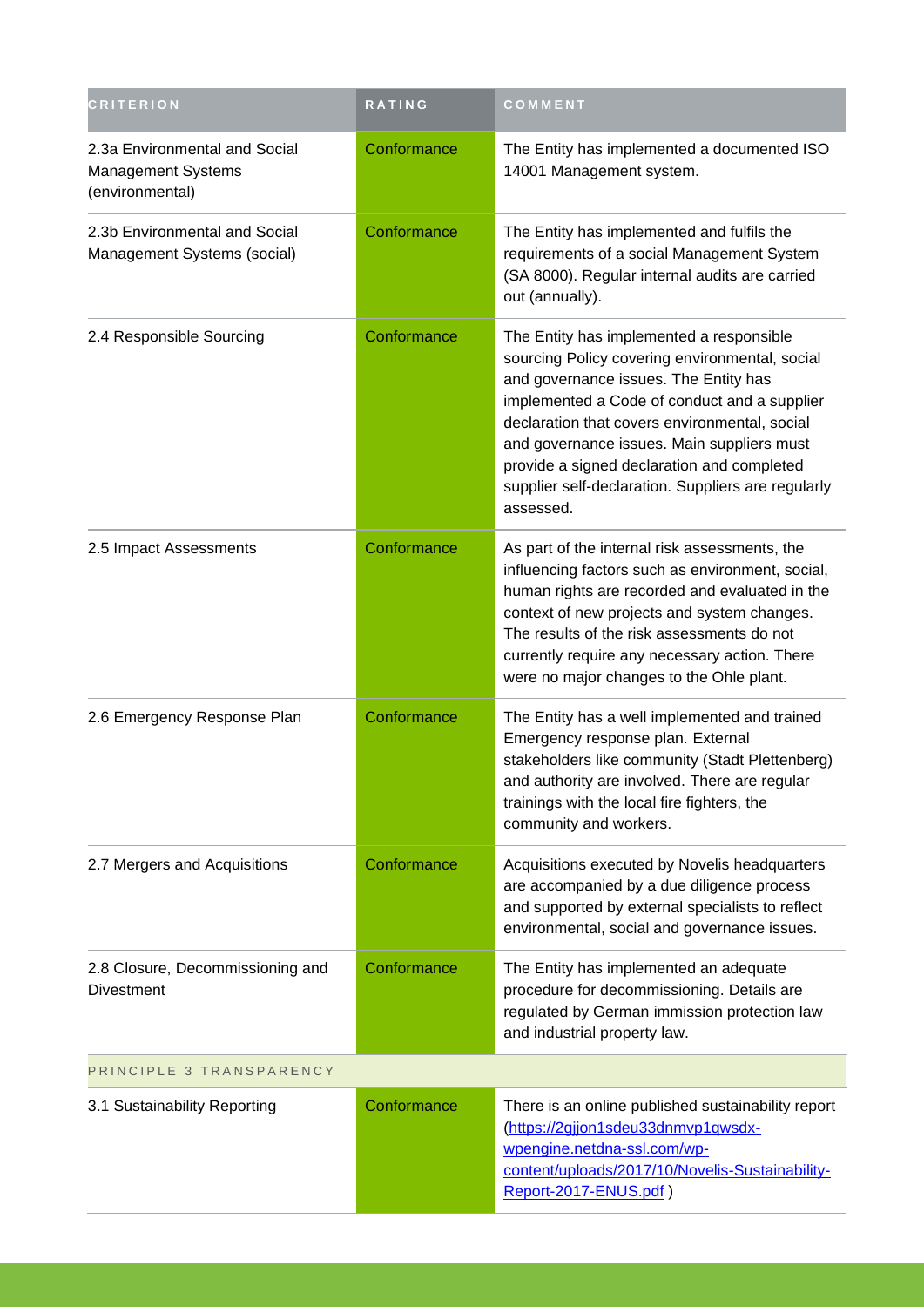| <b>CRITERION</b>                                                          | RATING         | COMMENT                                                                                                                                                                                                                                                                                                                             |
|---------------------------------------------------------------------------|----------------|-------------------------------------------------------------------------------------------------------------------------------------------------------------------------------------------------------------------------------------------------------------------------------------------------------------------------------------|
| 3.2 Non-compliance and liabilities                                        | Conformance    | The Entity has implemented a legal register.<br>There a several internal and external<br>compliance audits. Legal deviations are<br>published by the district government.<br>https://www.bezreg-<br>arnsberg.nrw.de/themen/u/umweltinspektionen_<br>5/uib_mk/plettenberg/Novelis-Deutschland-<br>GmbH_-Plettenberg---21_06_2017.pdf |
| 3.3a Payments to governments (legal<br>and contractual)                   | Conformance    | The Entity complies with the strict local<br>legislation and has implemented policies and<br>procedures to conform to this requirement. To<br>prevent corruption, detailed behaviours are<br>described in the Novelis Code of Conduct. It is<br>precisely regulated, for example, which<br>payments are made to authorities.        |
| 3.3b Payments to governments<br>(disclosure - bauxite mining)             | Not Applicable | This criterion is not applicable to the Entity's<br>certification scope.                                                                                                                                                                                                                                                            |
| 3.4 Stakeholder complaints,<br>grievances and requests for<br>information | Conformance    | The Entity is certified ISO 14001:2015 and ISO<br>45001:2018 and has implemented fine<br>complaints resolution mechanisms. A<br>whistleblowing hotline is in place (NOVELIS<br>ETHICS HOTLINE: 0800-180-6638)                                                                                                                       |
| PRINCIPLE 4 MATERIAL STEWARDSHIP                                          |                |                                                                                                                                                                                                                                                                                                                                     |
| 4.1a Environmental Life Cycle<br>Assessment (life cycle impacts)          | Conformance    | Life cycle assessments are implemented for<br>standard and specialty products. The<br>requirements of ISO 14040 are fulfilled.                                                                                                                                                                                                      |
| 4.1b Environmental Life Cycle<br>Assessment (cradle to gate)              | Conformance    | The Entity contributes life cycle inventory data to<br>regional initiatives e.g. Aluminium Association<br>and European Aluminium Sustainable<br>Development Indicators. Life Cycle<br>Assessments will be delivered to customers for<br>their products by request (they are including the<br>cradle to gate process).               |
| 4.1c Environmental Life Cycle<br>Assessment (public communication)        | Conformance    | LCA are available for the relevant products as<br>well as for a standard product. Relevant data<br>can be accessed via the European Aluminium<br>SDI.<br>https://www.european-<br>aluminium.eu/media/1998/2017-01-30-epd3-<br>anodised-sheet-novelis.pdf                                                                            |
| 4.2 Product design                                                        | Conformance    | When developing new products, the topic of<br>sustainability and a new life cycle analysis are<br>always carried out.                                                                                                                                                                                                               |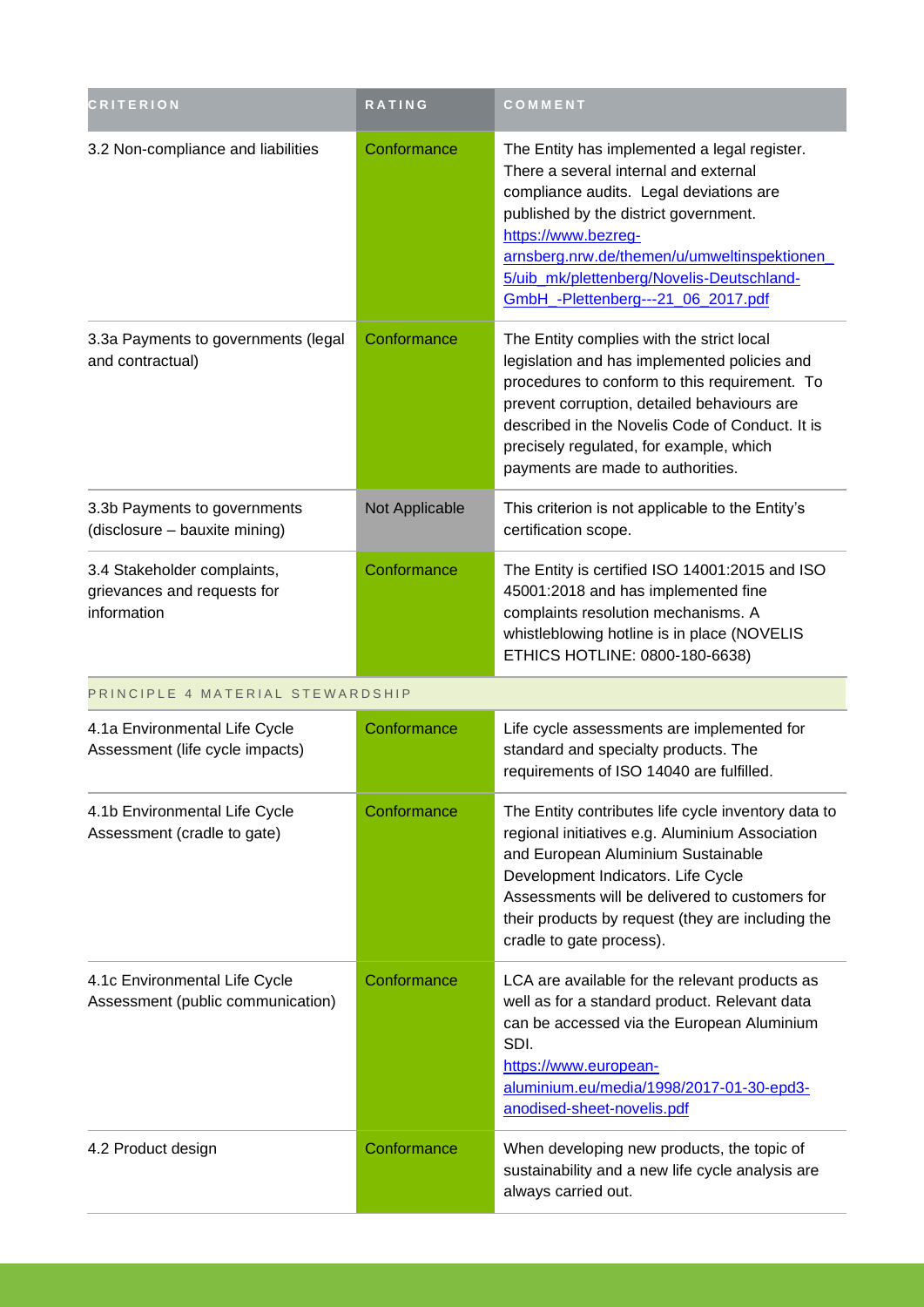| <b>CRITERION</b>                                                         | RATING                           | COMMENT                                                                                                                                                                                                                                                                                                                                                              |
|--------------------------------------------------------------------------|----------------------------------|----------------------------------------------------------------------------------------------------------------------------------------------------------------------------------------------------------------------------------------------------------------------------------------------------------------------------------------------------------------------|
| 4.3a Aluminium Process Scrap<br>(targets)                                | Conformance                      | A working scrap management is implemented.<br>Aluminium process scrap should be reduced to<br>a minimum, if scrap is generated it will be 100%<br>recycled or reused.                                                                                                                                                                                                |
| 4.3b Aluminium Process Scrap (alloy<br>separation)                       | Conformance                      | There is a closed-loop production. Aluminium<br>alloys and grades are recorded separately and<br>recycled according to type.                                                                                                                                                                                                                                         |
| 4.4a Collection and recycling of<br>products at end-of-life (strategy)   | Conformance                      | An aluminium recycling strategy is in place. The<br>set goals are fulfilled and thus a continuous<br>increase of the recycling rate is aimed for. The<br>recycling strategy captures the product from the<br>beginning to end of life                                                                                                                                |
| 4.4b Collection and recycling of<br>products at end-of-life (engagement) | Conformance                      | An aluminium recycling strategy is in place. The<br>set goals are fulfilled and thus a continuous<br>increase of the recycling rate is aimed for.<br>Novelis is actively engaged in European<br>initiatives or groups that support and improve<br>national collection rates.                                                                                         |
| PRINCIPLE 5 GREENHOUSE GAS EMISSIONS                                     |                                  |                                                                                                                                                                                                                                                                                                                                                                      |
| 5.1 Disclosure of GHG emissions and<br>energy use                        | <b>Minor Non-</b><br>Conformance | The plant is not part of the International<br>Greenhouse Gas Trade. EHS figures such as<br>energy consumption, emissions, waste numbers<br>and water consumption are visible in the publicly<br>accessible entrance areas of the work over<br>screens and posters.<br>However, the energy use by source on an                                                        |
|                                                                          |                                  | annual basis isn't publicly disclosed.                                                                                                                                                                                                                                                                                                                               |
| 5.2 GHG emissions reductions                                             | Conformance                      | Environmental activities reducing the energy<br>consumption and in line the Greenhouse gas<br>emissions (GHG) since years. GHG emissions<br>KPI's and Targets you can find in the<br>sustainability Report on page 7:<br>https://2gjjon1sdeu33dnmvp1qwsdx-<br>wpengine.netdna-ssl.com/wp-<br>content/uploads/2017/10/Novelis-Sustainability-<br>Report-2017-ENUS.pdf |
| 5.3a Aluminium Smelting<br>(management system)                           | Not Applicable                   | This criterion is not applicable to the Entity's<br>certification scope.                                                                                                                                                                                                                                                                                             |
| 5.3b Aluminium Smelting (up to and<br>including 2020)                    | Not Applicable                   | This criterion is not applicable to the Entity's<br>certification scope.                                                                                                                                                                                                                                                                                             |
| 5.3c Aluminium Smelting (after 2020)                                     | Not Applicable                   | This criterion is not applicable to the Entity's<br>certification scope.                                                                                                                                                                                                                                                                                             |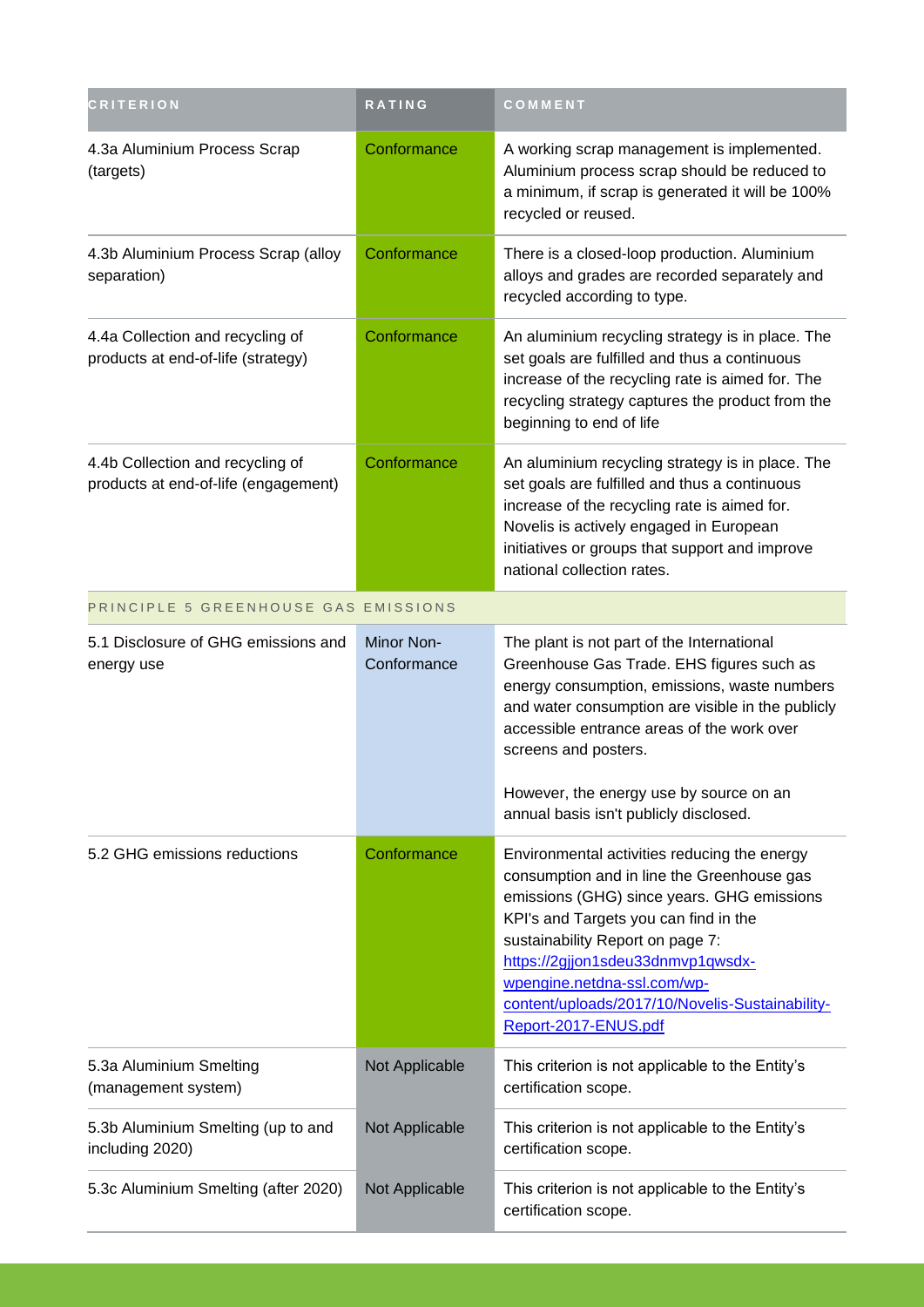| <b>CRITERION</b>                                                     | <b>RATING</b>             | COMMENT                                                                                                                                                                                                                                                                                                                                                                                    |
|----------------------------------------------------------------------|---------------------------|--------------------------------------------------------------------------------------------------------------------------------------------------------------------------------------------------------------------------------------------------------------------------------------------------------------------------------------------------------------------------------------------|
| PRINCIPLE 6 EMISSIONS, EFFLUENTS AND WASTE                           |                           |                                                                                                                                                                                                                                                                                                                                                                                            |
| 6.1 Emissions to Air                                                 | Conformance               | Emissions to the air that have adverse effects<br>on humans and the environment have under<br>German law, reported and in line with the<br>operation permit of Ohle plant. The emissions<br>are controlled and reduced constantly.                                                                                                                                                         |
| 6.2 Discharges to Water                                              | Conformance               | Emissions to the water that have adverse effects<br>on humans and the environment are under<br>German law, reported and in line with the<br>operation permit of the Ohle plant.                                                                                                                                                                                                            |
| 6.3a Assessment and Management<br>of Spills and Leakage (assessment) | Conformance               | The Entity performed risk assessments and<br>implemented prevention measures on material<br>leakages.                                                                                                                                                                                                                                                                                      |
| 6.3b Assessment and Management<br>of Spills and Leakage (management) | Conformance               | The Entity performed risk assessments and<br>implemented prevention measures on material<br>leakages. Relevant spills are reported to the<br>authority and by the Authority to all other<br>relevant public interest parties (if necessary).                                                                                                                                               |
| 6.4a Reporting of Spills (immediate<br>disclosure)                   | Conformance               | The Reporting of spills is regulated, trained and<br>tested. There have been no reportable spills<br>inside/outside the plant since ISO 14001 was<br>implemented in 2014.                                                                                                                                                                                                                  |
| 6.4b Reporting of Spills (regular<br>reporting)                      | Conformance               | The Reporting of spills is regulated, trained and<br>tested. There are regular visits by the district<br>government. There have been no reportable<br>spills inside/outside the plant since ISO 14001<br>was implemented in 2014.<br>https://www.bezreg-<br>arnsberg.nrw.de/themen/u/umweltinspektionen<br>5/uib_mk/plettenberg/Novelis-Deutschland-<br>GmbH_-Plettenberg---21_06_2017.pdf |
| 6.5a Waste management and<br>reporting (strategy)                    | Conformance               | The Entity implemented a waste management<br>strategy. The goals in the field of Waste<br>Management are fulfilled. A reduction of the<br>waste streams is recognizable. The Entity's<br>Waste Management Strategy has been<br>completed in accordance with the Waste<br>Mitigation Hierarchy.                                                                                             |
| 6.5b Waste management and<br>reporting (disclosure)                  | Minor Non-<br>Conformance | The Authority may, if necessary, request the<br>report of the waste officer. On request, the<br>quantities of hazardous and non-hazardous<br>waste will be made available to the public.<br>Regular monitoring by the district government<br>verifies compliance with legal requirements:                                                                                                  |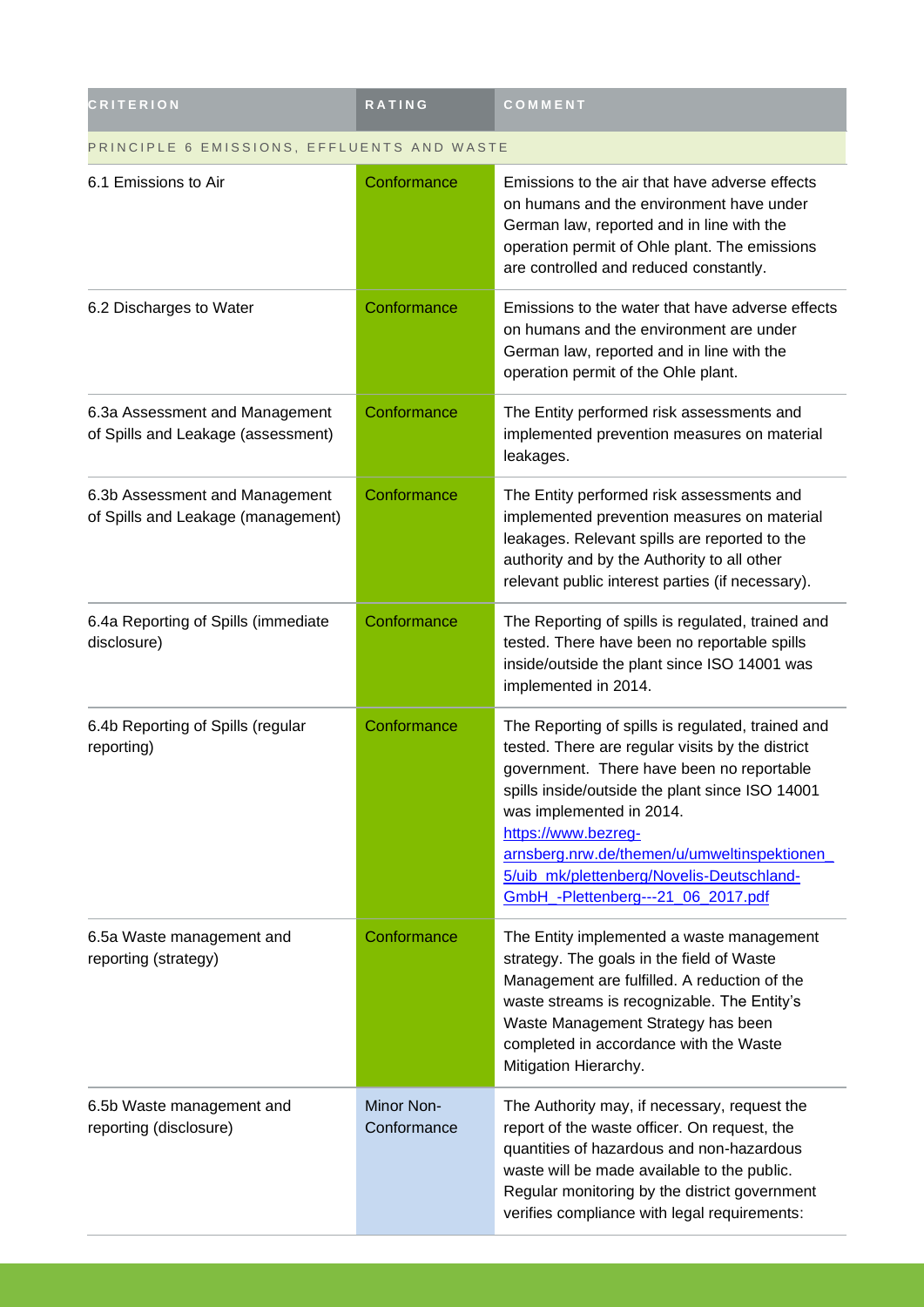| <b>CRITERION</b>                                                 | <b>RATING</b>  | COMMENT                                                                                                                                                                      |
|------------------------------------------------------------------|----------------|------------------------------------------------------------------------------------------------------------------------------------------------------------------------------|
|                                                                  |                | https://www.bezreg-<br>arnsberg.nrw.de/themen/u/umweltinspektionen_<br>5/uib_mk/plettenberg/Novelis-Deutschland-<br>GmbH -Plettenberg---21 06 2017.pdf.                      |
|                                                                  |                | However, not all quantities of Hazardous and<br>Non-Hazardous Waste generated by the Entity<br>and associated Waste disposal method has<br>been publicly disclosed annually. |
| 6.6a Bauxite Residue (storage<br>construction)                   | Not Applicable | This criterion is not applicable to the Entity's<br>certification scope.                                                                                                     |
| 6.6b Bauxite Residue (integrity<br>checks and controls)          | Not Applicable | This criterion is not applicable to the Entity's<br>certification scope.                                                                                                     |
| 6.6c Bauxite Residue (water<br>discharge)                        | Not Applicable | This criterion is not applicable to the Entity's<br>certification scope.                                                                                                     |
| 6.6d Bauxite Residue (marine and<br>aquatic environments)        | Not Applicable | This criterion is not applicable to the Entity's<br>certification scope.                                                                                                     |
| 6.6e Bauxite Residue (start of the art<br>technologies)          | Not Applicable | This criterion is not applicable to the Entity's<br>certification scope.                                                                                                     |
| 6.6f Bauxite Residue (remediation)                               | Not Applicable | This criterion is not applicable to the Entity's<br>certification scope.                                                                                                     |
| 6.7a Spent Pot Lining (SPL) (storage<br>and management)          | Not Applicable | This criterion is not applicable to the Entity's<br>certification scope.                                                                                                     |
| 6.7b Spent Pot Lining (SPL)<br>(recovery and recycling)          | Not Applicable | This criterion is not applicable to the Entity's<br>certification scope.                                                                                                     |
| 6.7c Spent Pot Lining (SPL)<br>(Untreated SPL)                   | Not Applicable | This criterion is not applicable to the Entity's<br>certification scope.                                                                                                     |
| 6.7d Spent Pot Lining (SPL) (review<br>of alternatives)          | Not Applicable | This criterion is not applicable to the Entity's<br>certification scope.                                                                                                     |
| 6.7e Spent Pot Lining (SPL) (marine<br>and aquatic environments) | Not Applicable | This criterion is not applicable to the Entity's<br>certification scope.                                                                                                     |
| 6.8a Dross (recovery)                                            | Not Applicable | This criterion is not applicable to the Entity's<br>certification scope.                                                                                                     |
| 6.8b Dross (recycling)                                           | Not Applicable | This criterion is not applicable to the Entity's<br>certification scope.                                                                                                     |
| 6.8c Dross (review of alternatives)                              | Not Applicable | This criterion is not applicable to the Entity's<br>certification scope.                                                                                                     |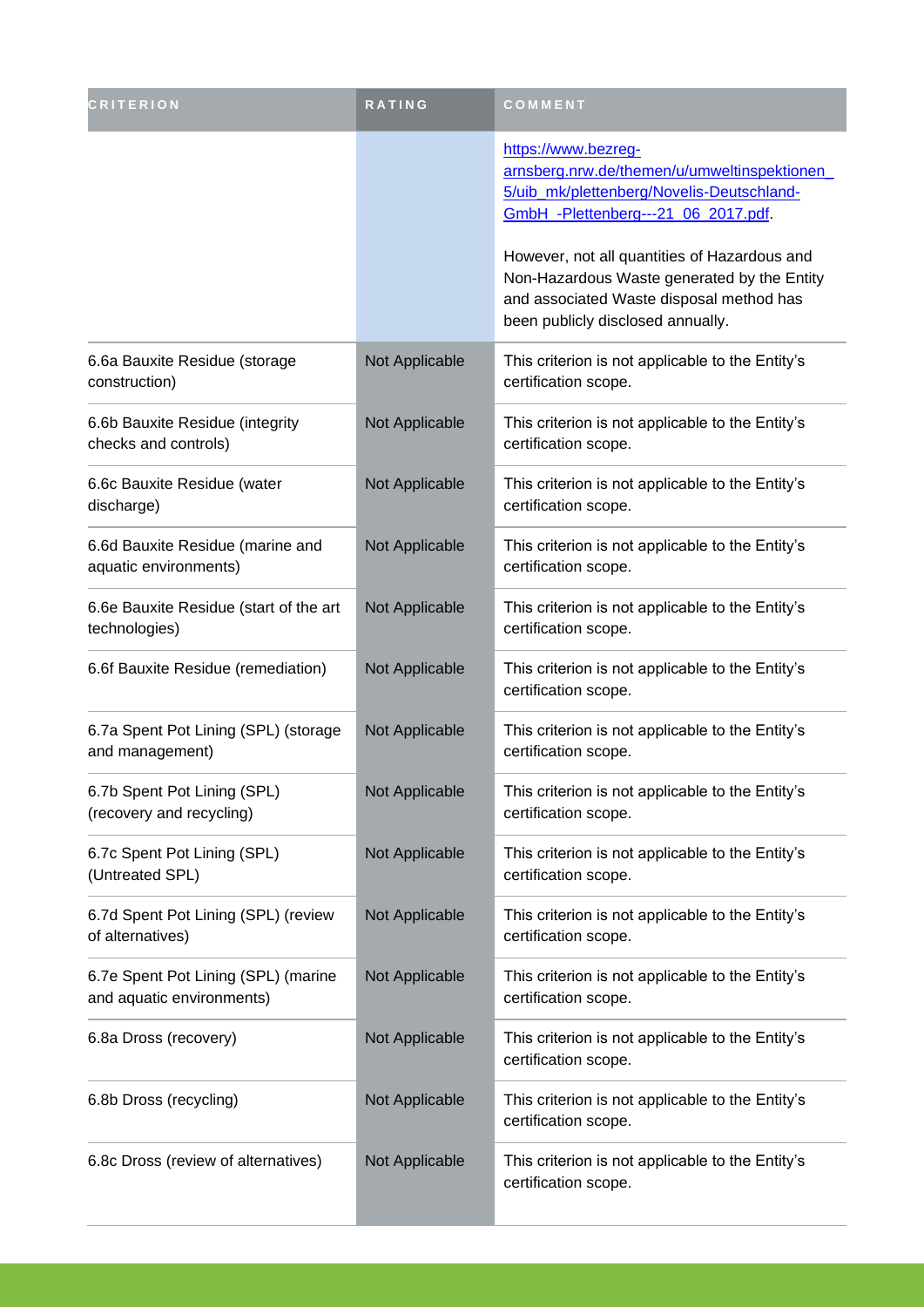| <b>CRITERION</b>                                            | <b>RATING</b>  | COMMENT                                                                                                                                                                                                                                                                                                                                                                                                                                                                                                                                                                                                                                                                   |
|-------------------------------------------------------------|----------------|---------------------------------------------------------------------------------------------------------------------------------------------------------------------------------------------------------------------------------------------------------------------------------------------------------------------------------------------------------------------------------------------------------------------------------------------------------------------------------------------------------------------------------------------------------------------------------------------------------------------------------------------------------------------------|
| PRINCIPLE 7 WATER STEWARDSHIP                               |                |                                                                                                                                                                                                                                                                                                                                                                                                                                                                                                                                                                                                                                                                           |
| 7.1a Water assessment (mapping)                             | Conformance    | The Entity tracks its water usage according to<br>local regulations. An overview of the water<br>entrances, the various consumers and the<br>different wastewater flows are described and<br>regularly reviewed.                                                                                                                                                                                                                                                                                                                                                                                                                                                          |
| 7.1b Water assessment (risk<br>assessment)                  | Conformance    | The Entity assessed its water-related risks and<br>implemented prevention measures accordingly<br>in their entire area of influence                                                                                                                                                                                                                                                                                                                                                                                                                                                                                                                                       |
| 7.2a Water management<br>(management plans)                 | Conformance    | The Entity implemented water management<br>plans with targets. There is an annual review.                                                                                                                                                                                                                                                                                                                                                                                                                                                                                                                                                                                 |
| 7.2b Water management (monitoring)                          | Conformance    | A water management is implemented.<br>Consumption figures and specifications are<br>regularly monitored and reviewed.                                                                                                                                                                                                                                                                                                                                                                                                                                                                                                                                                     |
| 7.3 Disclosure of water usage and<br>risks                  | Conformance    | The required water law approvals are available.<br>The requirements of the Water Resources Act<br>are met. Through regular inquiries of the district<br>government, the requirements are checked. The<br>relevant water withdrawals (consumption) and<br>sources can be viewed via the information and<br>screens displayed at the public entrance areas.<br>https://www.bezreg-<br>arnsberg.nrw.de/themen/u/umweltinspektionen<br>5/uib_mk/plettenberg/Novelis-Deutschland-<br>GmbH_-Plettenberg---21_06_2017.pdf<br>https://2gjjon1sdeu33dnmvp1qwsdx-<br>wpengine.netdna-ssl.com/wp-<br>content/uploads/2018/11/Novelis-2018-<br>Sustainability-Report-Final-lowres.pdf |
| PRINCIPLE 8 BIODIVERSITY                                    |                |                                                                                                                                                                                                                                                                                                                                                                                                                                                                                                                                                                                                                                                                           |
| 8.1 Biodiversity assessment                                 | Conformance    | Environment Risk assessments are carried out<br>as part of approval procedures. The risk<br>assessment covers the entire influence area of<br>the Ohle Plant location including an assessment<br>of biodiversity Impacts.                                                                                                                                                                                                                                                                                                                                                                                                                                                 |
| 8.2a Biodiversity management<br>(biodiversity action plans) | Not Applicable | There were no material biodiversity impacts<br>identified in the risk assessment. If necessary,<br>Biodiversity actions will be included in the<br>Environmental Action Plan and regularly<br>reviewed. Currently there are no open<br>measures.                                                                                                                                                                                                                                                                                                                                                                                                                          |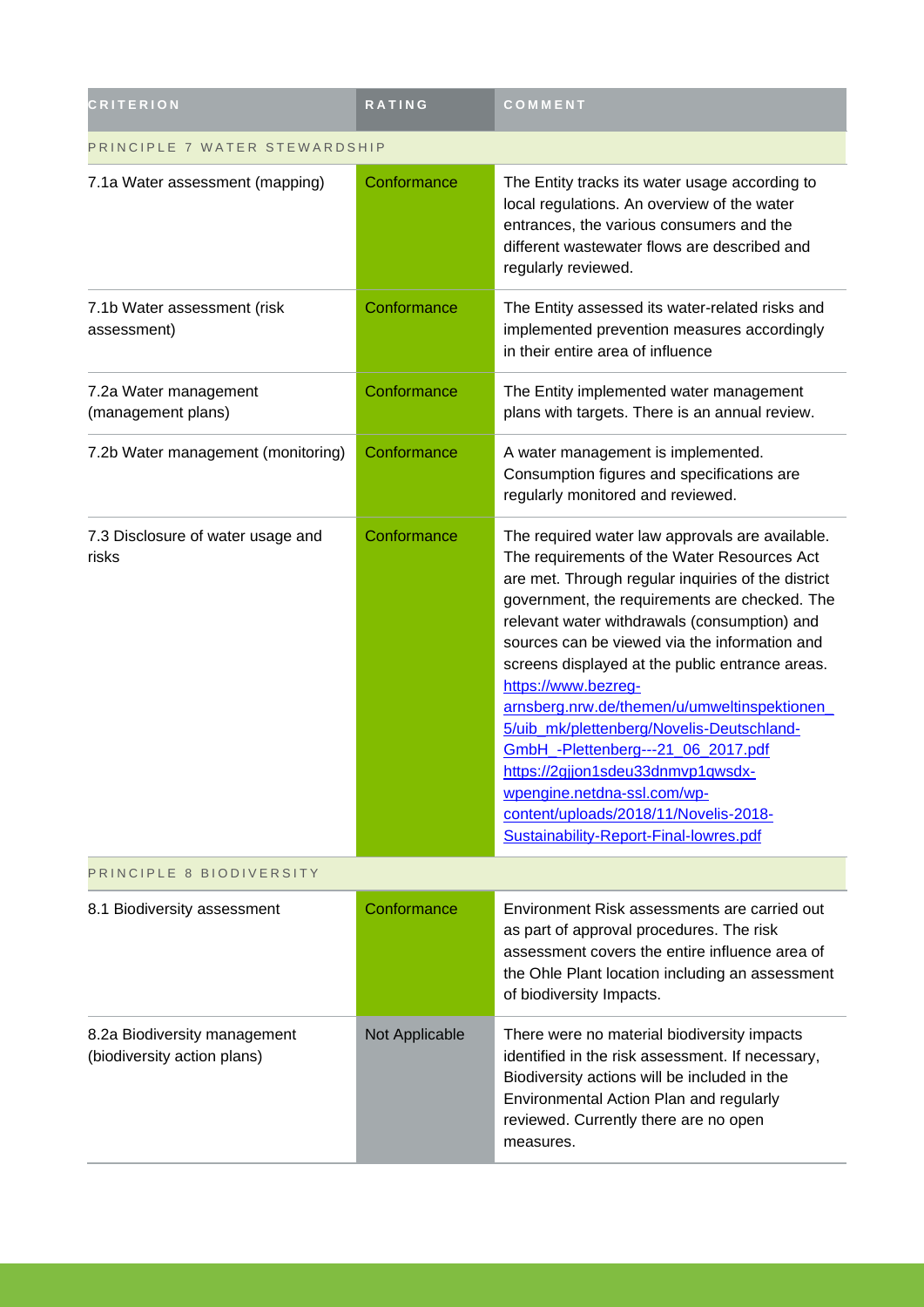| <b>CRITERION</b>                                                                          | <b>RATING</b>  | COMMENT                                                                                                                                                                                                                                                                                                                                                                                                                                         |
|-------------------------------------------------------------------------------------------|----------------|-------------------------------------------------------------------------------------------------------------------------------------------------------------------------------------------------------------------------------------------------------------------------------------------------------------------------------------------------------------------------------------------------------------------------------------------------|
| 8.2b Biodiversity management<br>(consultation and mitigation<br>hierarchy)                | Not Applicable | There were no material biodiversity impacts<br>identified in the risk assessment. If necessary,<br>Biodiversity actions will be included in the<br>Environmental Action Plan and regularly<br>reviewed. Currently there are no open<br>measures. Issues of biodiversity are also subject<br>to any operating permit (BImSchG). Even<br>though no material impact has been identified,<br>actions were taken to prevent biodiversity<br>impacts. |
| 8.2c Biodiversity management<br>(reporting)                                               | Not Applicable | Even though no material impact has been<br>identified, regular reporting process during the<br>annual Management review and the public<br>report of the district government Arnsberg.<br>https://www.bezreg-<br>arnsberg.nrw.de/themen/u/umweltinspektionen_<br>5/uib_mk/plettenberg/Novelis-Deutschland-<br>GmbH_-Plettenberg---21_06_2017.pdf                                                                                                 |
| 8.3 Alien Species                                                                         | Conformance    | The Entity takes preventive actions to prevent<br>the introduction of alien species.                                                                                                                                                                                                                                                                                                                                                            |
| 8.4a Commitment to "No Go" in<br>World Heritage properties<br>(exploration and new mines) | Not Applicable | This criterion is not applicable to the Entity's<br>certification scope.                                                                                                                                                                                                                                                                                                                                                                        |
| 8.4b Commitment to "No Go" in<br>World Heritage properties (existing<br>operations)       | Not Applicable | This criterion is not applicable to the Entity's<br>certification scope.                                                                                                                                                                                                                                                                                                                                                                        |
| 8.5a Mine rehabilitation (best<br>available techniques)                                   | Not Applicable | This criterion is not applicable to the Entity's<br>certification scope.                                                                                                                                                                                                                                                                                                                                                                        |
| 8.5b Mine rehabilitation (financial<br>provisions)                                        | Not Applicable | This criterion is not applicable to the Entity's<br>certification scope.                                                                                                                                                                                                                                                                                                                                                                        |
| PRINCIPLE 9 HUMAN RIGHTS                                                                  |                |                                                                                                                                                                                                                                                                                                                                                                                                                                                 |
| 9.1a Human Rights Due Diligence<br>(policy)                                               | Conformance    | The Entity has implemented policies with<br>commitment to respect human rights                                                                                                                                                                                                                                                                                                                                                                  |
| 9.1b Human Rights Due Diligence<br>(process)                                              | Conformance    | The Entity has implemented a code of conduct<br>including Human Rights aspects. As part of a<br>risk assessment, the requirements of human<br>rights within the sphere of influence of the Ohle<br>plant were examined. The focus here is the<br>Preventive Approach to identify legal issues in<br>advance.                                                                                                                                    |
| 9.1c Human Rights Due Diligence<br>(remediation)                                          | Conformance    | The Entity has not identified any contributed<br>adverse Human Rights impacts.                                                                                                                                                                                                                                                                                                                                                                  |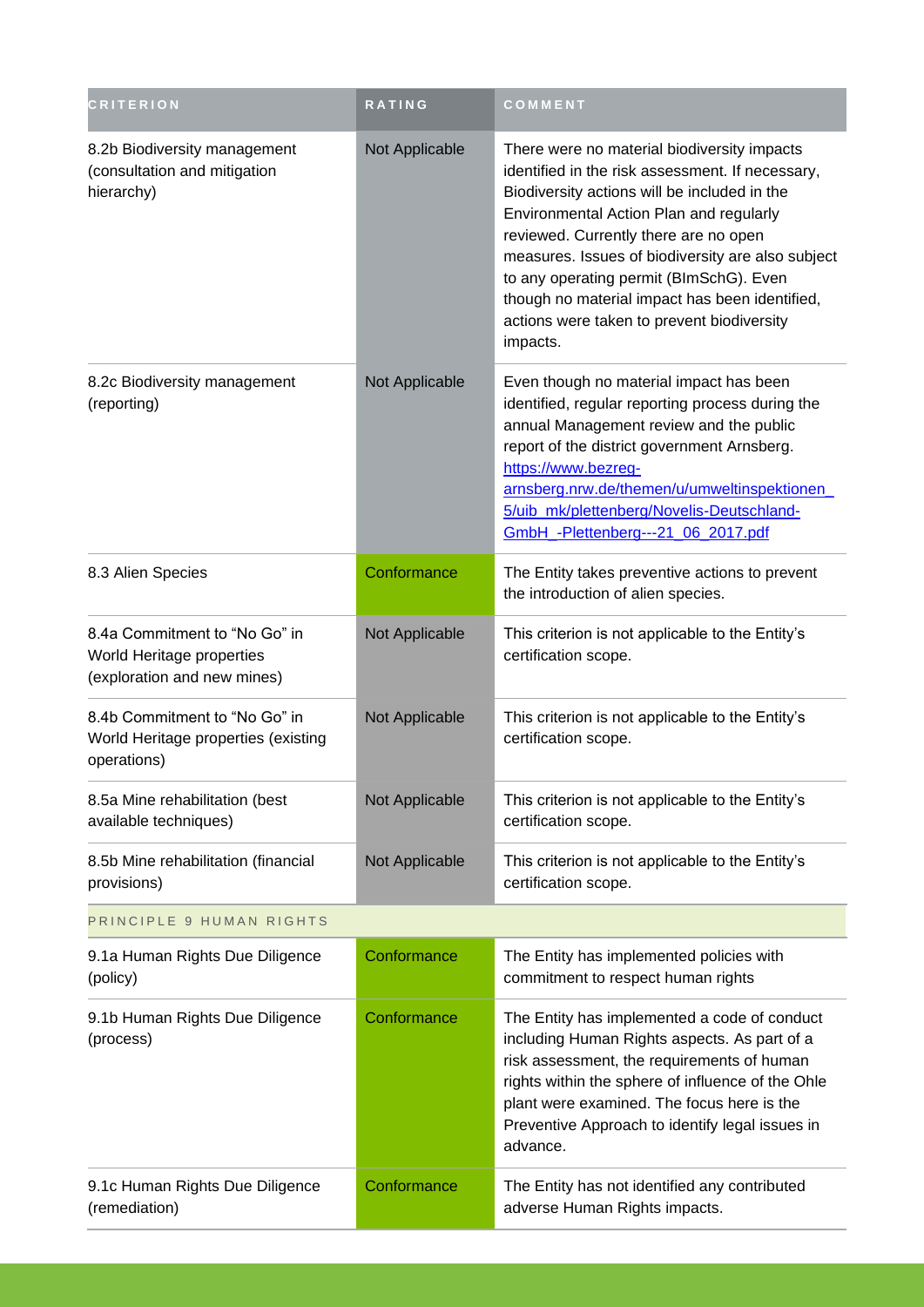| <b>CRITERION</b>                                 | RATING         | COMMENT                                                                                                                                                                                                                                                                                                                                                               |
|--------------------------------------------------|----------------|-----------------------------------------------------------------------------------------------------------------------------------------------------------------------------------------------------------------------------------------------------------------------------------------------------------------------------------------------------------------------|
| 9.2 Women's Rights                               | Conformance    | The Entity has implemented policies and tools to<br>ensure women's rights are respected at all time.                                                                                                                                                                                                                                                                  |
| 9.3 Indigenous Peoples                           | Not Applicable | There is no known indigenous people living near<br>the Entity.                                                                                                                                                                                                                                                                                                        |
| 9.4 Free, Prior, and Informed<br>Consent (FPIC)  | Not Applicable | There is no known indigenous people living near<br>the Entity.                                                                                                                                                                                                                                                                                                        |
| 9.5 Cultural and sacred heritage                 | Not Applicable | There is no known cultural or sacred heritage<br>near the Entity.                                                                                                                                                                                                                                                                                                     |
| 9.6a Resettlements (avoid or<br>minimise)        | Conformance    | An Entity's shareholder has implemented a<br>procedure that covers impacts of any<br>resettlements. As part of the future plans, no<br>expansion of the production halls is planned on<br>the existing site of Novelis in Ohle. Should the<br>situation change, the requirements of the ASI<br>Performance Standard will be considered as<br>part of risk assessment. |
| 9.6b Resettlements (where<br>unavoidable)        | Conformance    | There is a procedure that covers impacts of any<br>resettlements. Even though resettlements have<br>very little chance to happen, the global<br>directives from Novelis plans the<br>decommissioning and the German legislation is<br>very strict.                                                                                                                    |
| 9.7a Local Communities (rights and<br>interests) | Conformance    | The Entity does not claim any resources that<br>could lead to a lack of resources in the area and<br>among its population. The location Ohle<br>respects and is very sensitive to the<br>neighbourhood, the community and all other<br>interest groups in the vicinity of the work. An<br>evaluation of the interested parties took place.                            |
| 9.7b Local Communities (impacts)                 | Conformance    | The Entity is preventing effectively any impact<br>on the local communities.                                                                                                                                                                                                                                                                                          |
| 9.7c Local Communities (livelihoods)             | Conformance    | The Entity has been part of numerous of social<br>activities with the local communities as part of<br>their normal general commitments.                                                                                                                                                                                                                               |
| 9.8 Conflict-Affected and High-Risk<br>Areas     | Conformance    | The Entity has strict procedures to ensure it<br>doesn't contribute in any way to Human Rights<br>abuses in High-Risk Areas.                                                                                                                                                                                                                                          |
| 9.9 Security practice                            | Conformance    | The Entity has implemented security practices<br>that respect Human Rights. The Entity mainly<br>performs the security itself but also contracts an<br>external security provider for gate control and<br>plant security.                                                                                                                                             |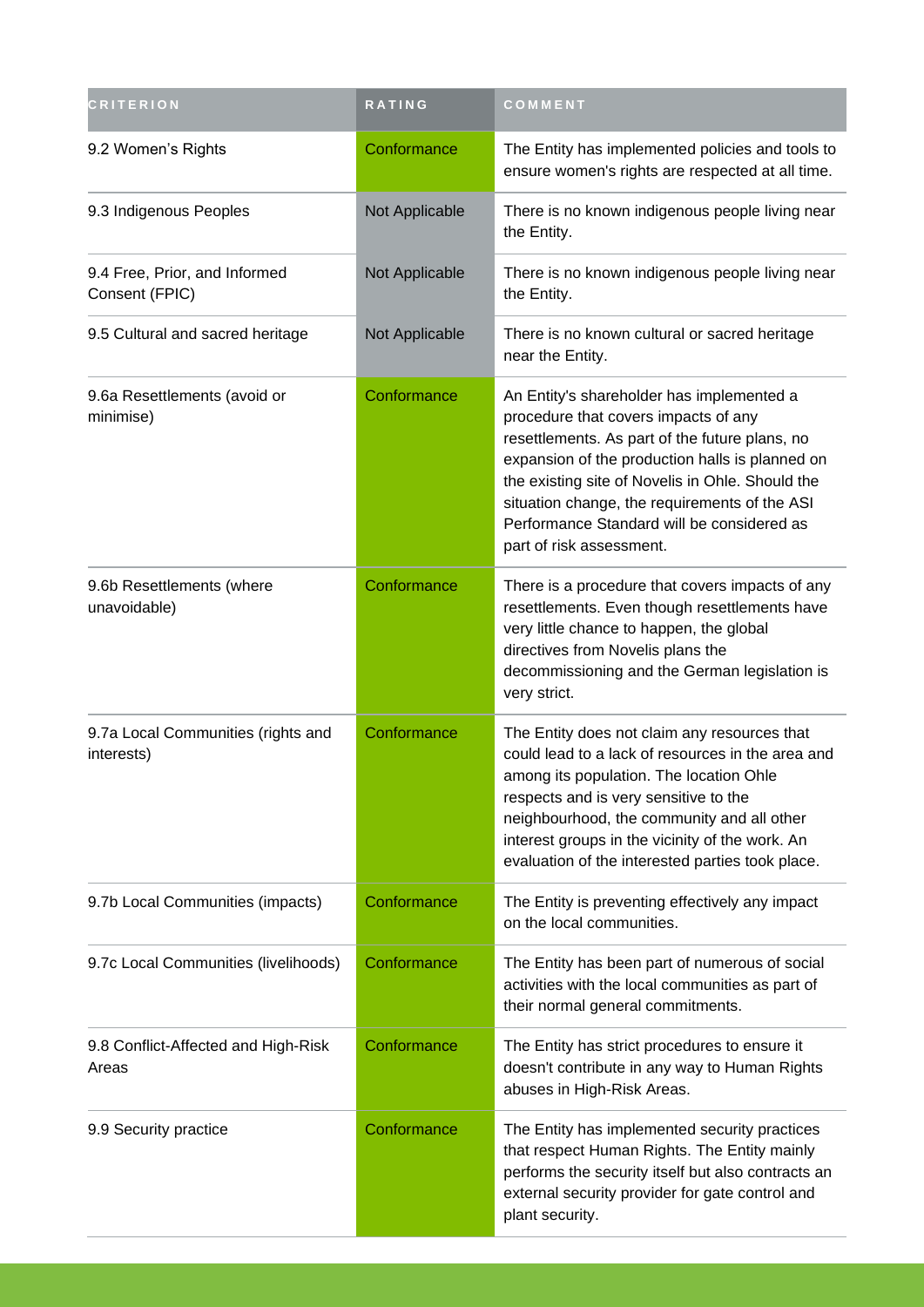| <b>CRITERION</b>                                                                                      | <b>RATING</b>  | COMMENT                                                                                                                                                                                                                                                                                                          |
|-------------------------------------------------------------------------------------------------------|----------------|------------------------------------------------------------------------------------------------------------------------------------------------------------------------------------------------------------------------------------------------------------------------------------------------------------------|
| PRINCIPLE 10 LABOUR RIGHTS                                                                            |                |                                                                                                                                                                                                                                                                                                                  |
| 10.1a Freedom of Association and<br><b>Right to Collective Bargaining</b><br>(freedom of association) | Conformance    | The Entity respects the local regulations on<br>workers' rights and applies a collective<br>agreement for the metallurgy sector. Most<br>workers joined a trade union and there is an<br>elected workers council.                                                                                                |
| 10.1b Freedom of Association and<br><b>Right to Collective Bargaining</b><br>(collective bargaining)  | Conformance    | The Entity respects the local regulations on<br>workers' rights and applies a collective<br>agreement for the metallurgy sector. Most<br>workers joined a trade union and there is an<br>elected workers council. No infringement to this<br>requirement has ever been reported (e.g.<br>Collective bargaining). |
| 10.1c Freedom of Association and<br><b>Right to Collective Bargaining</b><br>(alternative means)      | Not Applicable | The Entity only operates in Germany, a country<br>that doesn't restricts workers' rights. The Entity<br>respects the freedom of association without<br>interference.                                                                                                                                             |
| 10.2a Child Labour (minimum age)                                                                      | Conformance    | Entity's policies and local regulations are in<br>place to avoid hire of child labour. The Entity<br>has a strict control over any potential child<br>labour.                                                                                                                                                    |
| 10.2b Child Labour (hazardous)                                                                        | Conformance    | Entity's policies and local regulations are in<br>place to avoid hire of child labour. The Entity<br>has a strict control over any potential child<br>labour.                                                                                                                                                    |
| 10.2c Child Labour (worst forms)                                                                      | Conformance    | Entity's policies and local regulations are in<br>place to avoid hire of child labour. The Entity<br>has a strict control over any potential child<br>labour.                                                                                                                                                    |
| 10.3a Forced Labour (human<br>trafficking)                                                            | Conformance    | Entity's policies and local regulations are in<br>place to avoid forced labour. The Entity has a<br>strict control over any potential forced labour.                                                                                                                                                             |
| 10.3b Forced Labour (deposits, fees,<br>advances)                                                     | Conformance    | Entity's policies and local regulations are in<br>place to avoid forced labour. The Entity has a<br>strict control over any potential forced labour.                                                                                                                                                             |
| 10.3c Forced Labour (migrant<br>workers)                                                              | Conformance    | Freedom of association and collective<br>bargaining is not restricted in Germany. The<br>Entity respects the freedom of association<br>without interference.                                                                                                                                                     |
| 10.3d Forced Labour (debt bondage)                                                                    | Conformance    | Entity's policies and local regulations are in<br>place to avoid forced labour. The Entity has a<br>strict control over any potential forced labour.                                                                                                                                                             |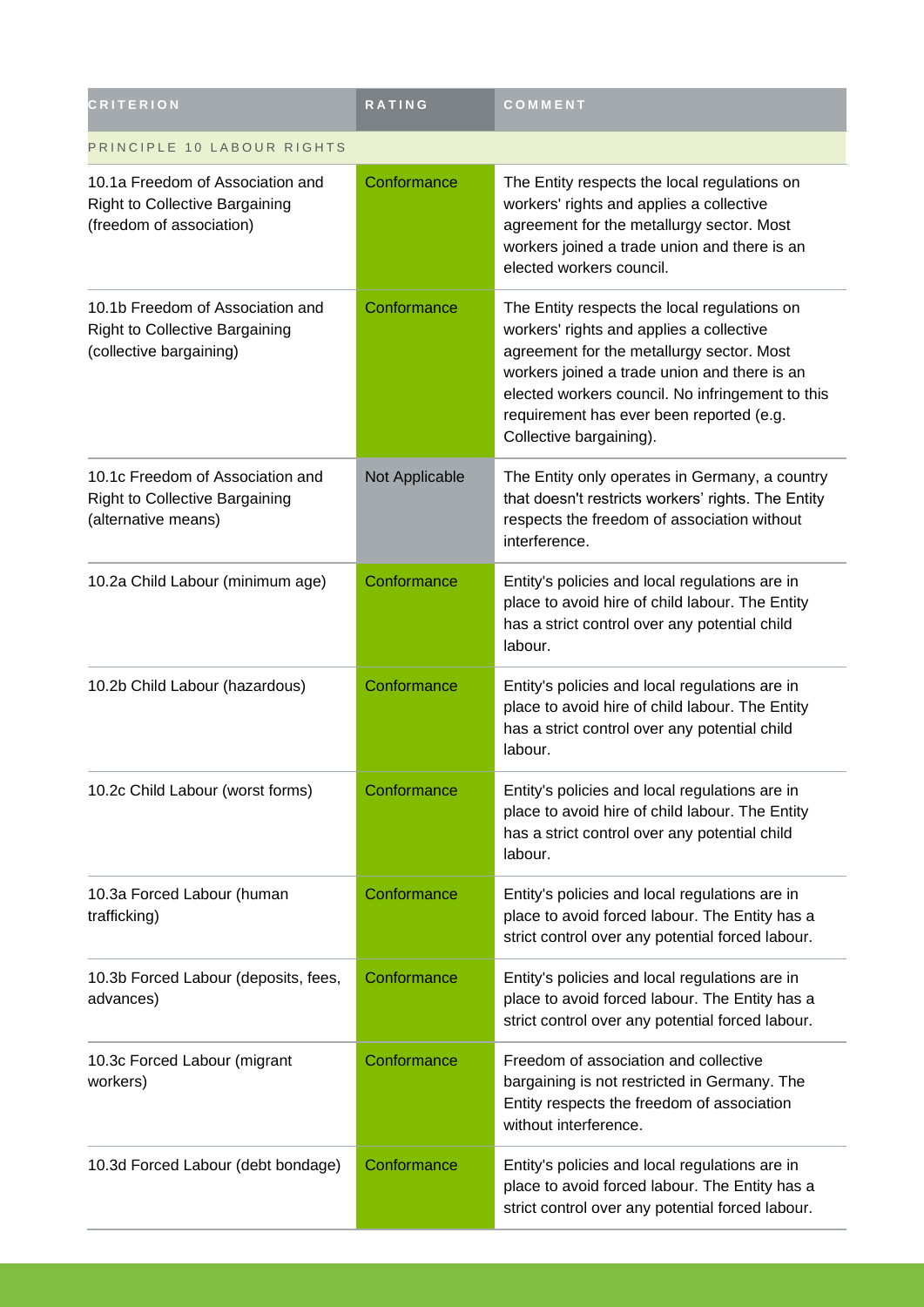| <b>CRITERION</b>                                                                        | <b>RATING</b> | COMMENT                                                                                                                                                                                                                                    |
|-----------------------------------------------------------------------------------------|---------------|--------------------------------------------------------------------------------------------------------------------------------------------------------------------------------------------------------------------------------------------|
| 10.3e Forced Labour (freedom of<br>movement)                                            | Conformance   | Entity's policies and local regulations are in<br>place to avoid forced labour. The Entity has a<br>strict control over any potential forced labour.                                                                                       |
| 10.3f Forced Labour (retention of<br>identity papers, permits, certificates)            | Conformance   | Entity's policies and local regulations are in<br>place to avoid forced labour. The Entity has a<br>strict control over any potential forced labour.                                                                                       |
| 10.3g Forced Labour (freedom to<br>terminate employment)                                | Conformance   | Entity's policies and local regulations are in<br>place to avoid forced labour. The Entity has a<br>strict control over any potential forced labour.                                                                                       |
| 10.4 Non-Discrimination                                                                 | Conformance   | Entity's policies and local regulations are in<br>place to avoid discrimination. The Entity has a<br>strict control over any potential discrimination.                                                                                     |
| 10.5 Communication and<br>engagement                                                    | Conformance   | The Entity has implemented a Code of Conduct,<br>and multiple independent complaints resolution<br>procedures to ensure the compliance to that<br>requirement. No infringement to this requirement<br>has ever been reported.              |
| 10.6 Disciplinary practices                                                             | Conformance   | The Entity has implemented a Code of Conduct,<br>plant regulations and internal verification<br>systems to ensure Inadmissible behaviour at<br>workplaces.                                                                                 |
| 10.7a Remuneration (living wage)                                                        | Conformance   | The Entity has implemented clear policies and<br>controls in place to ensure a fair remuneration.                                                                                                                                          |
| 10.7b Remuneration (method of<br>payment)                                               | Conformance   | The Entity has implemented clear policies and<br>controls in place to ensure a fair remuneration.                                                                                                                                          |
| 10.8 Working Time                                                                       | Conformance   | The Entity has implemented clear policies and<br>controls in place to ensure working times.                                                                                                                                                |
| PRINCIPLE 11 OCCUPATIONAL HEALTH AND SAFETY                                             |               |                                                                                                                                                                                                                                            |
| 11.1a Occupational Health and<br>Safety (OH&S) Policy (policy)                          | Conformance   | A health and safety policy (guidelines) is in<br>place and published.                                                                                                                                                                      |
| 11.1b Occupational Health and<br>Safety (OH&S) Policy (workers and<br>visitors)         | Conformance   | A health and safety management system is<br>implemented and working. The occupational<br>health and safety policy applies to workers and<br>visitors.                                                                                      |
| 11.1c Occupational Health and<br>Safety (OH&S) Policy (applicable law<br>and standards) | Conformance   | A health and safety policy (guidelines) is in<br>place and published. It is made accessible to all<br>employees, visitors and suppliers (intranet /<br>internet). The policy includes the obligation to<br>comply with legal requirements. |